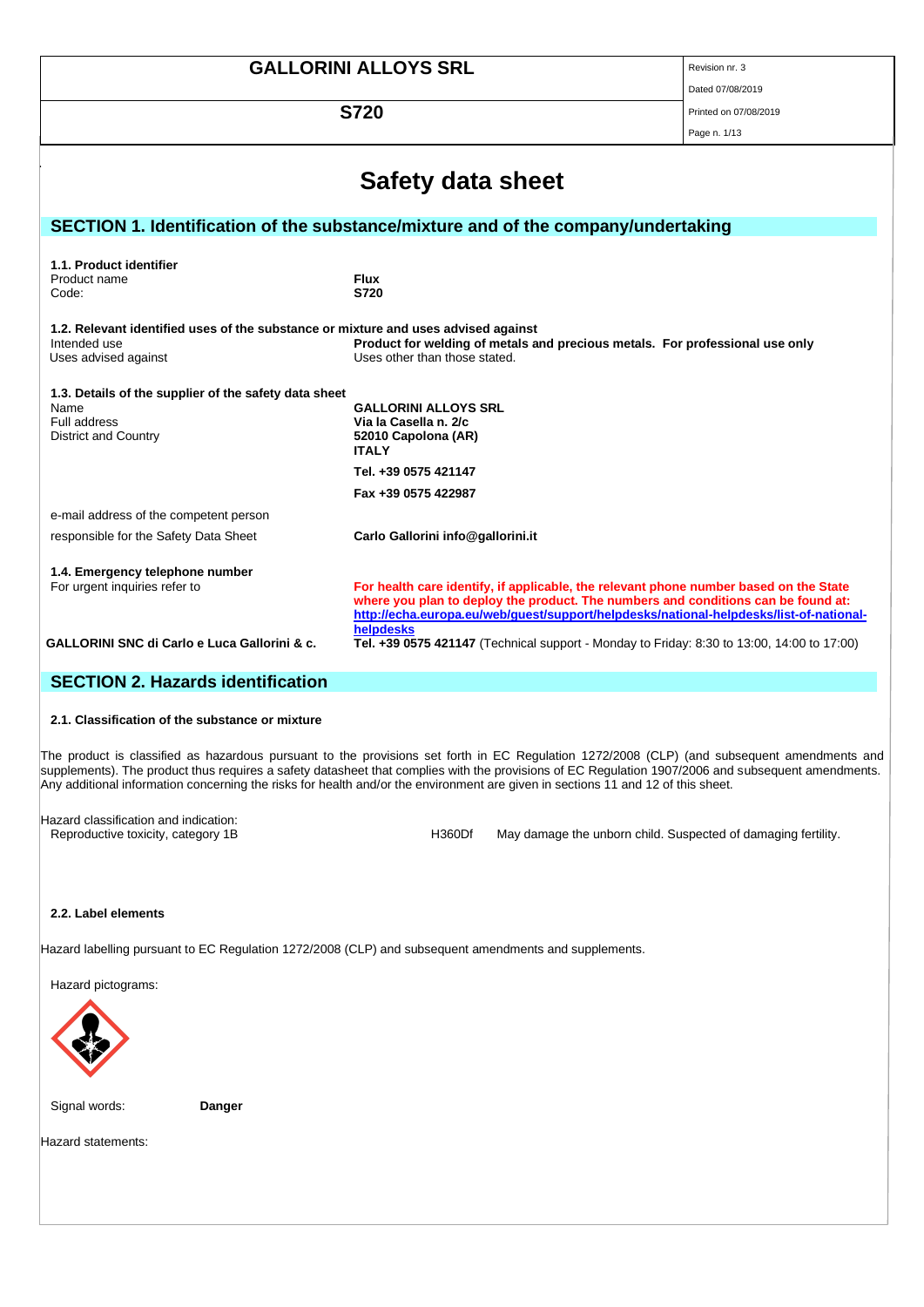|               | <b>GALLORINI ALLOYS SRL</b>                                                                        | Revision nr. 3<br>Dated 07/08/2019 |
|---------------|----------------------------------------------------------------------------------------------------|------------------------------------|
|               | <b>S720</b>                                                                                        | Printed on 07/08/2019              |
|               |                                                                                                    | Page n. 2/13                       |
| <b>H360Df</b> | May damage the unborn child. Suspected of damaging fertility.<br>Restricted to professional users. |                                    |

Precautionary statements:

| P <sub>201</sub> | Obtain special instructions before use.                      |
|------------------|--------------------------------------------------------------|
| P273             | Avoid release to the environment.                            |
| P <sub>280</sub> | Wear protective gloves / clothing and eye / face protection. |
| P308+P313        | IF exposed or concerned: Get medical advice / attention.     |
| P391             | Collect spillage.                                            |
|                  |                                                              |

**Contains:** DISODIUM OCTABORATE TETRAHYDRATE

**2.3. Other hazards**

On the basis of available data, the product does not contain any PBT or vPvB in percentage greater than 0,1%.

# **SECTION 3. Composition/information on ingredients**

## **3.1. Substances**

Information not relevant

## **3.2. Mixtures**

Contains:

The full wording of hazard (H) phrases is given in section 16 of the sheet. **Identification Classification 1272/2008 (CLP)**

| <b>BORIC ACID</b>              |                   |                 |
|--------------------------------|-------------------|-----------------|
| CAS 10043-35-3                 | $60 \le x \le 75$ | Repr. 1B H360FD |
| EC 233-139-2                   |                   |                 |
| INDEX 005-007-00-2             |                   |                 |
| Reg. no. 01-2119486683-25-0027 |                   |                 |
| <b>ROSIN</b>                   |                   |                 |
| CAS 8050-09-7                  | $25 \le x \le 40$ |                 |
| EC 232-475-7                   |                   |                 |
| INDEX 650-015-00-7             |                   |                 |
| Reg. no. 01-2119480418-32-0043 |                   |                 |
| INDEX -                        |                   |                 |
| Reg. no. 01-2119489913-23-0001 |                   |                 |

# **SECTION 4. First aid measures**

# **4.1. Description of first aid measures**

EYES: Remove contact lenses, if present. Wash immediately with plenty of water for at least 15 minutes, opening the eyelids fully. If problem persists, seek medical advice.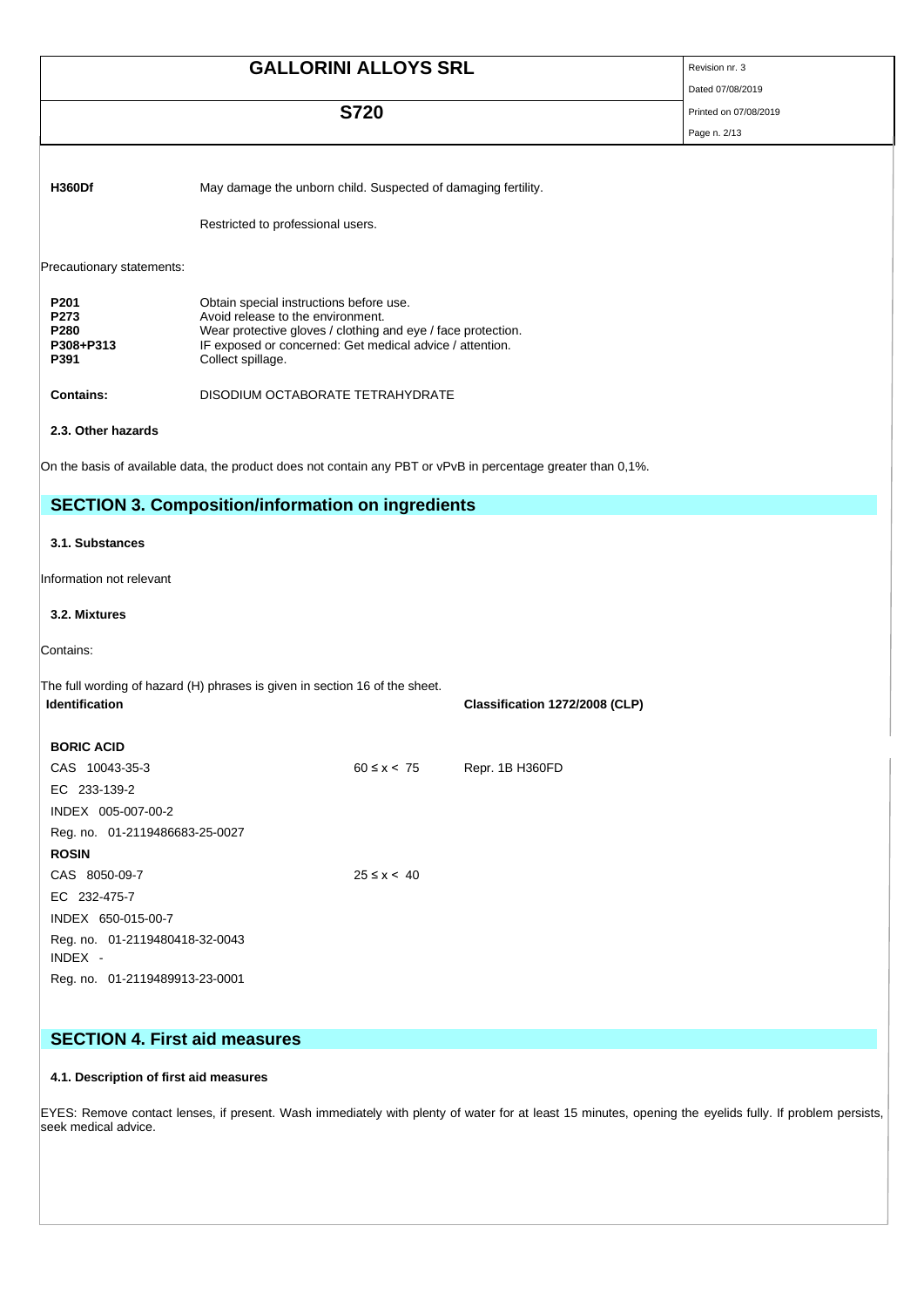| <b>GALLORINI ALLOYS SRL</b> | Revision nr. 3        |
|-----------------------------|-----------------------|
|                             | Dated 07/08/2019      |
| <b>S720</b>                 | Printed on 07/08/2019 |
|                             | Page n. 3/13          |

SKIN: Remove contaminated clothing. Wash immediately with plenty of water. If irritation persists, get medical advice/attention. Wash contaminated clothing before using it again.

INHALATION: Remove to open air. In the event of breathing difficulties, get medical advice/attention immediately.

INGESTION: Get medical advice/attention. Induce vomiting only if indicated by the doctor. Never give anything by mouth to an unconscious person, unless authorised by a doctor.

#### BORIC ACID and DISODIUM OCTABORATE TETRAHYDRATE

Swallowing small quantities (one teaspoon) will cause no harm to healthy adults. If larger amounts are swallowed, give two glasses of water to drink and seek medical attention.

Note to physicians: Observation only is required for adult ingestion of less than 5 grams of boric acid. For ingestion in excess of 5 grams, maintain adequate kidney function and force fluids.

PROTECTIVE MEASURES FOR THE FIRST RESCUE WORKERS: for PPE (personal protection equipment) required for first aid refer to section 8.2 of this safety data sheet.

## **4.2. Most important symptoms and effects, both acute and delayed**

Specific information on symptoms and effects caused by the product are unknown.

#### **4.3. Indication of any immediate medical attention and special treatment needed**

# **SECTION 5. Firefighting measures**

# **5.1. Extinguishing media**

SUITABLE EXTINGUISHING EQUIPMENT Use dry chemical, CO2 or sand.

UNSUITABLE EXTINGUISHING EQUIPMENT Do not use water, gaseous extinguishing media or foam.

## **5.2. Special hazards arising from the substance or mixture**

## HAZARDS CAUSED BY EXPOSURE IN THE EVENT OF FIRE

Do not breathe combustion products. The product is combustible and, when the powder is released into the air in sufficient concentrations and in the presence of a source of ignition, it can create explosive mixtures with air. Fires may start or get worse by leakage of the solid product from the container, when it reaches high temperatures or through contact with sources of ignition.

## **5.3. Advice for firefighters**

## GENERAL INFORMATION

Use jets of water to cool the containers to prevent product decomposition and the development of substances potentially hazardous for health. Always wear full fire prevention gear. Collect extinguishing water to prevent it from draining into the sewer system. Dispose of contaminated water used for extinction and the remains of the fire according to applicable regulations.

SPECIAL PROTECTIVE EQUIPMENT FOR FIRE-FIGHTERS

Normal fire fighting clothing i.e. fire kit (BS EN 469), gloves (BS EN 659) and boots (HO specification A29 and A30) in combination with self-contained open circuit positive pressure compressed air breathing apparatus (BS EN 137).

# **SECTION 6. Accidental release measures**

# **6.1. Personal precautions, protective equipment and emergency procedures**

If there are no contraindications, spray powder with water to prevent the formation of dust. Wear suitable protective equipment (including personal protective equipment referred to under Section 8 of the safety data sheet) to prevent any contamination of skin, eyes and personal clothing. These indications apply for both processing staff and those involved in emergency procedures.

## **6.2. Environmental precautions**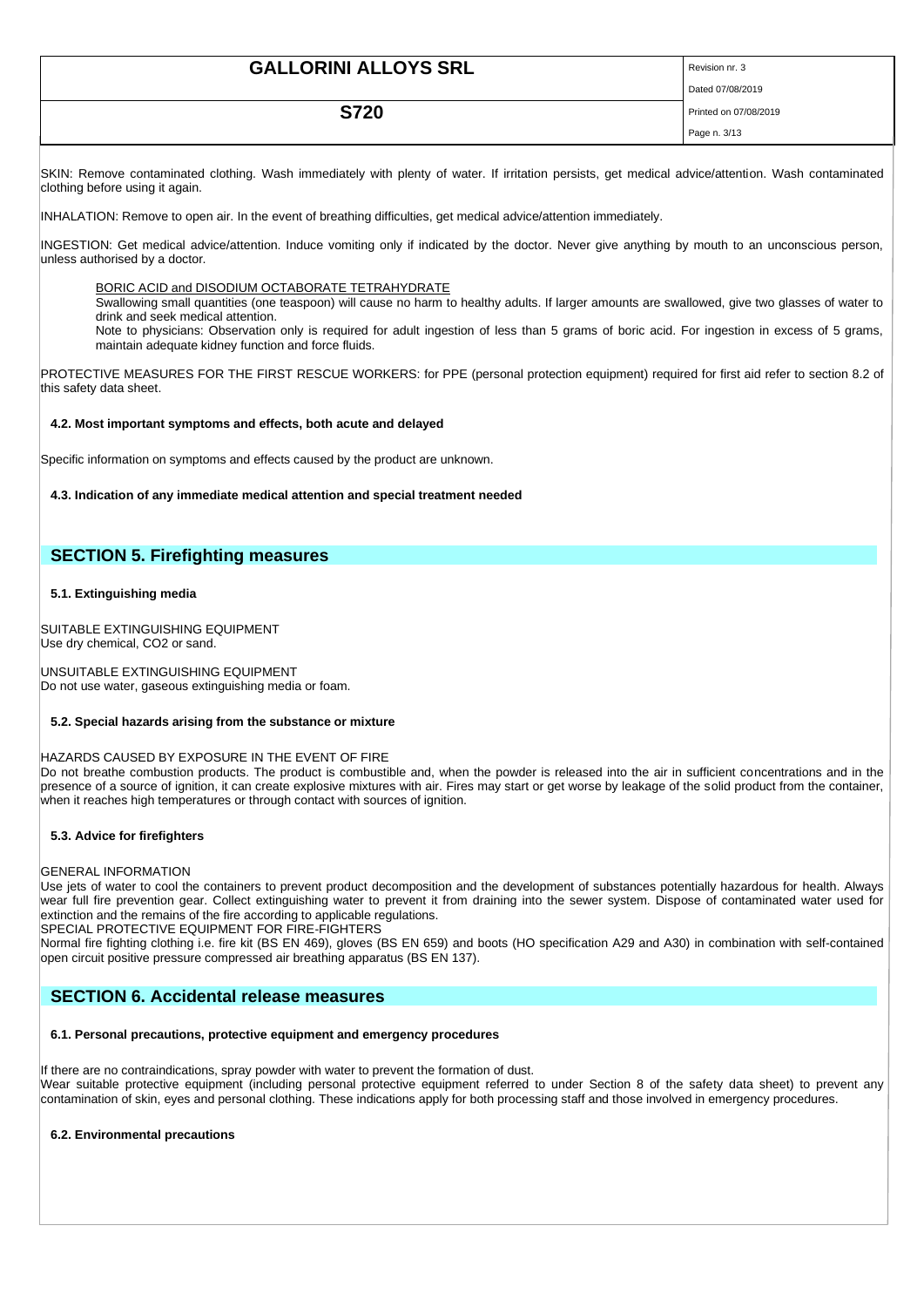| <b>GALLORINI ALLOYS SRL</b> | Revision nr. 3        |
|-----------------------------|-----------------------|
|                             | Dated 07/08/2019      |
| <b>S720</b>                 | Printed on 07/08/2019 |
|                             | Page n. 4/13          |
|                             |                       |

The product must not penetrate into the sewer system or come into contact with surface water or ground water.

## **6.3. Methods and material for containment and cleaning up**

Collect the leaked product and place it in containers for recovery or disposal. If the product is flammable, use explosion-proof equipment. If there are no contraindications, use jets of water to eliminate product residues.

Make sure the leakage site is well aired. Evaluate the compatibility of the container to be used, by checking section 10. Contaminated material should be disposed of in compliance with the provisions set forth in point 13.

#### **6.4. Reference to other sections**

Any information on personal protection and disposal is given in sections 8 and 13.

# **SECTION 7. Handling and storage**

#### **7.1. Precautions for safe handling**

Keep away from heat, sparks and naked flames; do not smoke or use matches or lighters. Vapours may catch fire and an explosion may occur; vapour accumulation is therefore to be avoided by leaving windows and doors open and ensuring good cross ventilation. Without adequate ventilation, vapours may accumulate at ground level and, if ignited, catch fire even at a distance, with the danger of backfire. Avoid bunching of electrostatic charges. When performing transfer operations involving large containers, connect to an earthing system and wear antistatic footwear. In order to avoid the risk of fires and explosions, never use compressed air when handling. Open containers with caution as they may be pressurised. Do not eat, drink or smoke during use. Avoid leakage of the product into the environment.

## **7.2. Conditions for safe storage, including any incompatibilities**

Store only in the original container. Store the containers sealed, in a well ventilated place, away from direct sunlight. Store in a well ventilated place, keep far away from sources of heat, naked flames and sparks and other sources of ignition. Keep containers away from any incompatible materials, see section 10 for details.

Avoid the formation and deposition of dust. Avoid impact, friction and electro-static loading; risk of ignition! Render equipment and apparatus inert (inert gases) and earth before putting into operation. Use antistatic tools.

Keep away from strong oxidizing agents

Avoid direct exposure to the sun. Make sure there is adequate ventilation. Keep preferably at temperatures between 20 ° C and 35 ° C and to avoid temperatures below -5 ° C and above 40 ° C.

# **7.3. Specific end use(s)**

No use other than specified in Section 1.2 of this safety data sheet.

# **SECTION 8. Exposure controls/personal protection**

#### **8.1. Control parameters**

Regulatory References:

| DEU<br><b>DNK</b><br><b>ESP</b><br><b>FRA</b><br><b>GBR</b><br><b>HUN</b><br>ITA.<br><b>NLD</b><br><b>POL</b><br>SWE<br>EU | Deutschland<br>Danmark<br>España<br>France<br>United Kingdom<br>Magyarország<br>Italia<br>Nederland<br>Polska<br>Sverige<br>OEL EU<br><b>TLV-ACGIH</b> |         | MAK-und BAT-Werte-Liste 2012<br>Graensevaerdier per stoffer og materialer<br>JORF n°0109 du 10 mai 2012 page 8773 texte n° 102<br>EH40/2005 Workplace exposure limits<br>50/2011. (XII. 22.) NGM rendelet a munkahelyek kémiai biztonságáról<br>Decreto Legislativo 9 Aprile 2008, n.81<br>Occupational Exposure Limit Values, AF 2011:18<br>2000/39/EC; Directive 91/322/EEC.<br><b>ACGIH 2016</b> | INSHT - Límites de exposición profesional para agentes químicos en España 2015<br>Databank of the social and Economic Concil of Netherlands (SER) Values, AF 2011:18<br>ROZPORZADZENIE MINISTRA PRACY I POLITYKI SPOŁECZNEJ z dnia 16 grudnia 2011r<br>Directive (EU) 2017/164: Directive 2009/161/EU: Directive 2006/15/EC: Directive 2004/37/EC: Directive |
|----------------------------------------------------------------------------------------------------------------------------|--------------------------------------------------------------------------------------------------------------------------------------------------------|---------|-----------------------------------------------------------------------------------------------------------------------------------------------------------------------------------------------------------------------------------------------------------------------------------------------------------------------------------------------------------------------------------------------------|--------------------------------------------------------------------------------------------------------------------------------------------------------------------------------------------------------------------------------------------------------------------------------------------------------------------------------------------------------------|
| <b>BORIC ACID</b>                                                                                                          |                                                                                                                                                        |         |                                                                                                                                                                                                                                                                                                                                                                                                     |                                                                                                                                                                                                                                                                                                                                                              |
| <b>Threshold Limit Value</b>                                                                                               |                                                                                                                                                        |         |                                                                                                                                                                                                                                                                                                                                                                                                     |                                                                                                                                                                                                                                                                                                                                                              |
| Type                                                                                                                       |                                                                                                                                                        | Country | TWA/8h                                                                                                                                                                                                                                                                                                                                                                                              | STEL/15min                                                                                                                                                                                                                                                                                                                                                   |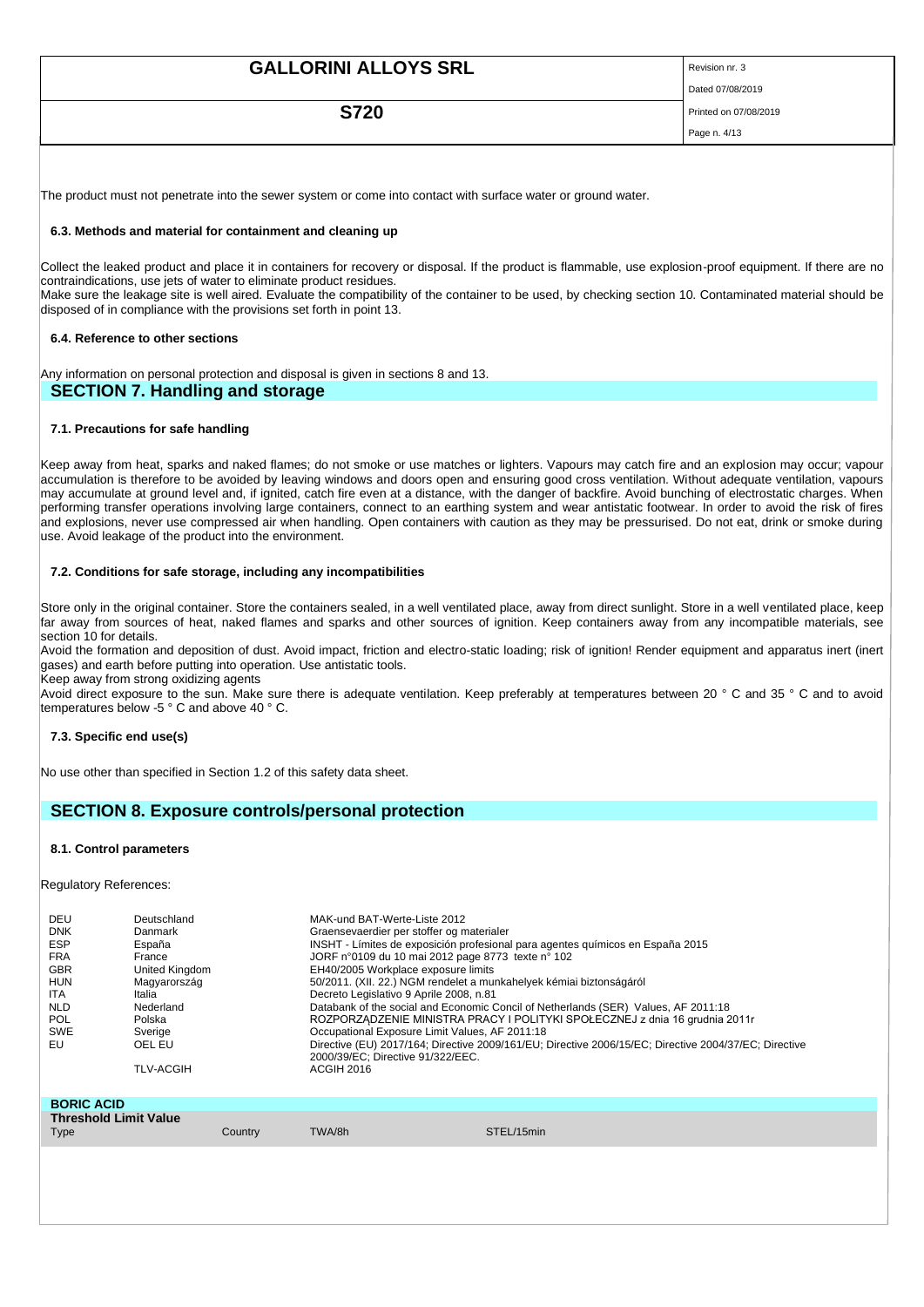# **GALLORINI ALLOYS SRL** Revision nr. 3

Dated 07/08/2019

**S720** Printed on 07/08/2019

 $P<sub>2</sub>na n. 5/13$ 

|                                                                                                                                                                                                                 |                         | mg/m3          | ppm           | mg/m3                   | ppm                   |                   |               |                     |
|-----------------------------------------------------------------------------------------------------------------------------------------------------------------------------------------------------------------|-------------------------|----------------|---------------|-------------------------|-----------------------|-------------------|---------------|---------------------|
| <b>TLV-ACGIH</b>                                                                                                                                                                                                |                         | $\overline{2}$ |               | 6                       |                       | <b>INHAL</b>      |               |                     |
| Predicted no-effect concentration - PNEC                                                                                                                                                                        |                         |                |               |                         |                       |                   |               |                     |
| Normal value in fresh water<br>2,9<br>mg/l<br>2,9<br>Normal value in marine water<br>mg/l<br>10<br>Normal value of STP microorganisms<br>mg/l<br>5,7<br>Normal value for the terrestrial compartment<br>mg/kg/d |                         |                |               |                         |                       |                   |               |                     |
| Health - Derived no-effect level - DNEL / DMEL                                                                                                                                                                  |                         |                |               |                         |                       |                   |               |                     |
|                                                                                                                                                                                                                 | Effects on<br>consumers |                |               |                         | Effects on<br>workers |                   |               |                     |
| Route of exposure                                                                                                                                                                                               | Acute local             | Acute systemic | Chronic local | Chronic<br>systemic     | Acute local           | Acute<br>systemic | Chronic local | Chronic<br>systemic |
| Oral                                                                                                                                                                                                            |                         |                |               | $0,98$ mg/kg<br>bw/d    |                       |                   |               |                     |
| Inhalation                                                                                                                                                                                                      |                         |                |               | $4,15 \, \text{mg/m}$ 3 |                       |                   |               | $8,3$ mg/m $3$      |
| Skin                                                                                                                                                                                                            |                         |                |               | 196 $mg/kg$<br>bw/d     |                       |                   |               | 392 mg/kg<br>bw/d   |

Legend:

(C) = CEILING ; INHAL = Inhalable Fraction ; RESP = Respirable Fraction ; THORA = Thoracic Fraction.

VND = hazard identified but no DNEL/PNEC available ; NEA = no exposure expected ; NPI = no hazard identified.

During the risk assessment process, it is essential to take into consideration the ACGIH occupational exposure levels for inert particulate not otherwise classified (PNOC respirable fraction: 3 mg/m3; PNOC inhalable fraction: 10 mg/m3). For values above these limits, use a P type filter, whose class (1, 2 or 3) must be chosen according to the outcome of risk assessment.

# **8.2. Exposure controls**

As the use of adequate technical equipment must always take priority over personal protective equipment, make sure that the workplace is well aired through effective local aspiration.

When choosing personal protective equipment, ask your chemical substance supplier for advice.

Personal protective equipment must be CE marked, showing that it complies with applicable standards.

Provide an emergency shower with face and eye wash station.

## HAND PROTECTION

In the case of prolonged contact with the product, protect the hands with penetration-resistant work gloves (see standard EN 374). Work glove material must be chosen according to the use process and the products that may form. Latex gloves may cause sensitivity reactions. Recommended material: rubber, nitrile and butyls.

## SKIN PROTECTION

Wear category I professional long-sleeved overalls and safety footwear (see Directive 89/686/EEC and standard EN ISO 20344). Wash body with soap and water after removing protective clothing.

## EYE PROTECTION

Wear airtight protective goggles (see standard EN 166). Do not use contact lenses.

## RESPIRATORY *PROTECTION*

Use a type FFP3 filtering facemask (see standard EN 149).

## ENVIRONMENTAL EXPOSURE CONTROLS

The emissions generated by manufacturing processes, including those generated by ventilation equipment, should be checked to ensure compliance with environmental standards.

Product residues must not be indiscriminately disposed of with waste water or by dumping in waterways.

*For more information refer to the exposure scenarios available on request:*

- *BORIC ACID*
- *ROSIN*

# **SECTION 9. Physical and chemical properties**

**9.1. Information on basic physical and chemical properties**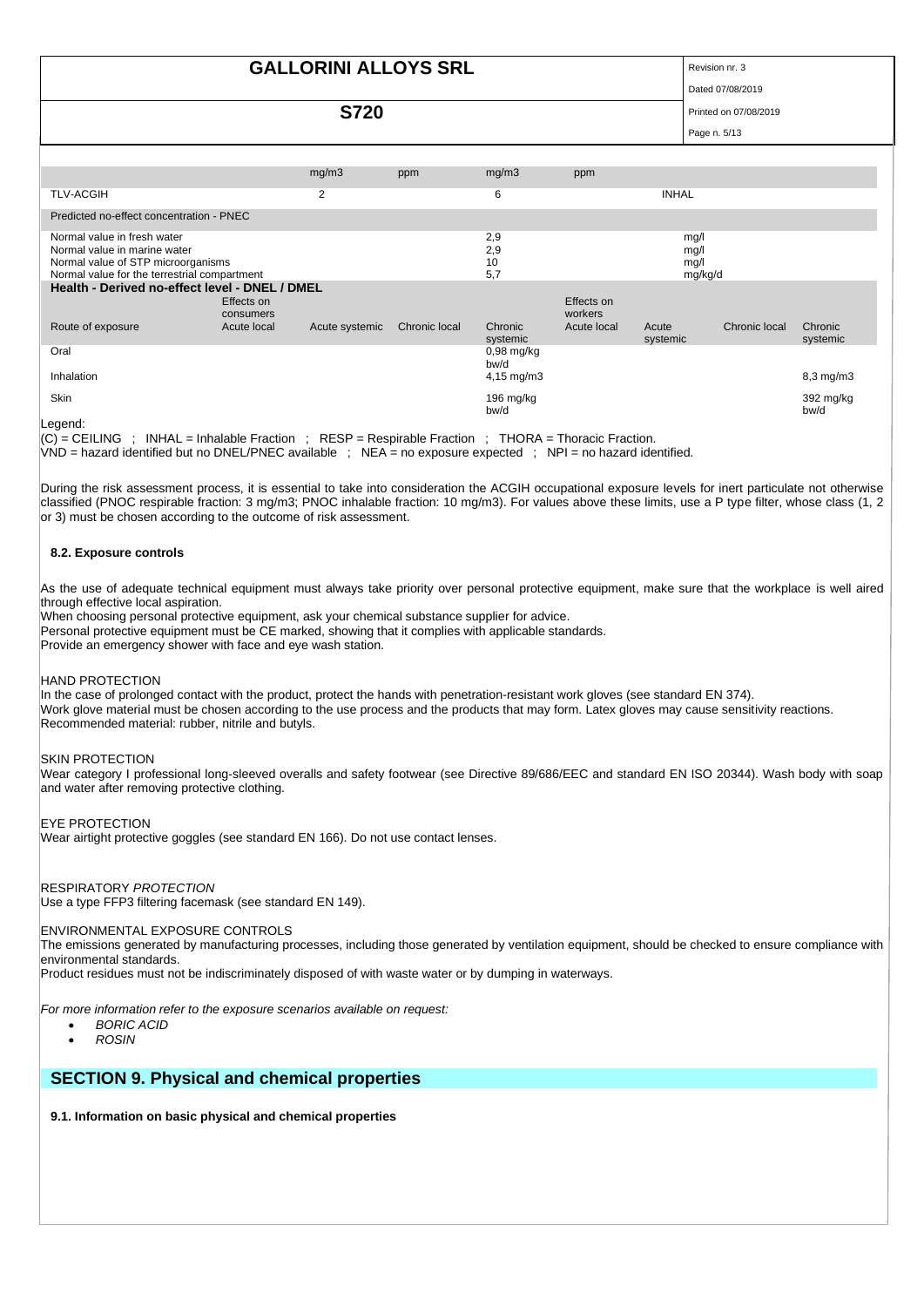# **GALLORINI ALLOYS SRL** Revision nr. 3

Dated 07/08/2019

# **S720** Printed on 07/08/2019

Page n. 6/13

| Appearance<br>Colour<br>Odour<br>Odour threshold<br>рH<br>Melting point / freezing point<br>Initial boiling point<br>Boiling range<br>Flash point<br><b>Evaporation Rate</b><br>Flammability of solids and gases<br>Lower inflammability limit<br>Upper inflammability limit<br>Lower explosive limit<br>Upper explosive limit<br>Vapour pressure<br>Vapour density<br>Relative density<br>Solubility | powder<br><b>WHITE</b><br>Resin-like<br>Not available<br>Not available<br>Not available<br>Not applicable<br>Not available<br>Not applicable<br>Not available<br>Solid no-flammable (Reg. CE 440/2008, Metodo A.10 - Report n°02552-17,<br>13/04/2017)<br>Not available<br>Not available<br>Not available<br>Not available<br>Not available<br>Not available<br>$3,14$ g/cm $3$<br>Not available |
|-------------------------------------------------------------------------------------------------------------------------------------------------------------------------------------------------------------------------------------------------------------------------------------------------------------------------------------------------------------------------------------------------------|--------------------------------------------------------------------------------------------------------------------------------------------------------------------------------------------------------------------------------------------------------------------------------------------------------------------------------------------------------------------------------------------------|
|                                                                                                                                                                                                                                                                                                                                                                                                       |                                                                                                                                                                                                                                                                                                                                                                                                  |
| Partition coefficient: n-octanol/water                                                                                                                                                                                                                                                                                                                                                                | Not available                                                                                                                                                                                                                                                                                                                                                                                    |
| Auto-ignition temperature                                                                                                                                                                                                                                                                                                                                                                             | Not available                                                                                                                                                                                                                                                                                                                                                                                    |
| Decomposition temperature                                                                                                                                                                                                                                                                                                                                                                             | Not available                                                                                                                                                                                                                                                                                                                                                                                    |
| Viscosity                                                                                                                                                                                                                                                                                                                                                                                             | Not available                                                                                                                                                                                                                                                                                                                                                                                    |
| Explosive properties                                                                                                                                                                                                                                                                                                                                                                                  | Not available                                                                                                                                                                                                                                                                                                                                                                                    |
| Oxidising properties                                                                                                                                                                                                                                                                                                                                                                                  | Not available                                                                                                                                                                                                                                                                                                                                                                                    |

# **9.2. Other information**

Information not available

# **SECTION 10. Stability and reactivity**

# **10.1. Reactivity**

There are no particular risks of reaction with other substances in normal conditions of use.

# **10.2. Chemical stability**

The product is stable in normal conditions of use and storage.

BORIC ACID: Decomposes at 100 ° C forming metaboric acid (HBO2) that, if further heated, is converted to boron oxide (B2O3)

# **10.3. Possibility of hazardous reactions**

The powders are potentially explosive when mixed with air.

BORIC ACID: risk of explosion on contact with acetic anhydride.

# **10.4. Conditions to avoid**

Avoid environmental dust build-up.

BORIC ACID: Avoid exposure to moisture, high temperatures and direct contact with fire and heat sources.

# **10.5. Incompatible materials**

#### BORIC ACID:

strong reducing agents, such as metal or alkali metal hydrides. The boric acid reacts as a weak acid which can cause corrosion of metal of a basic nature.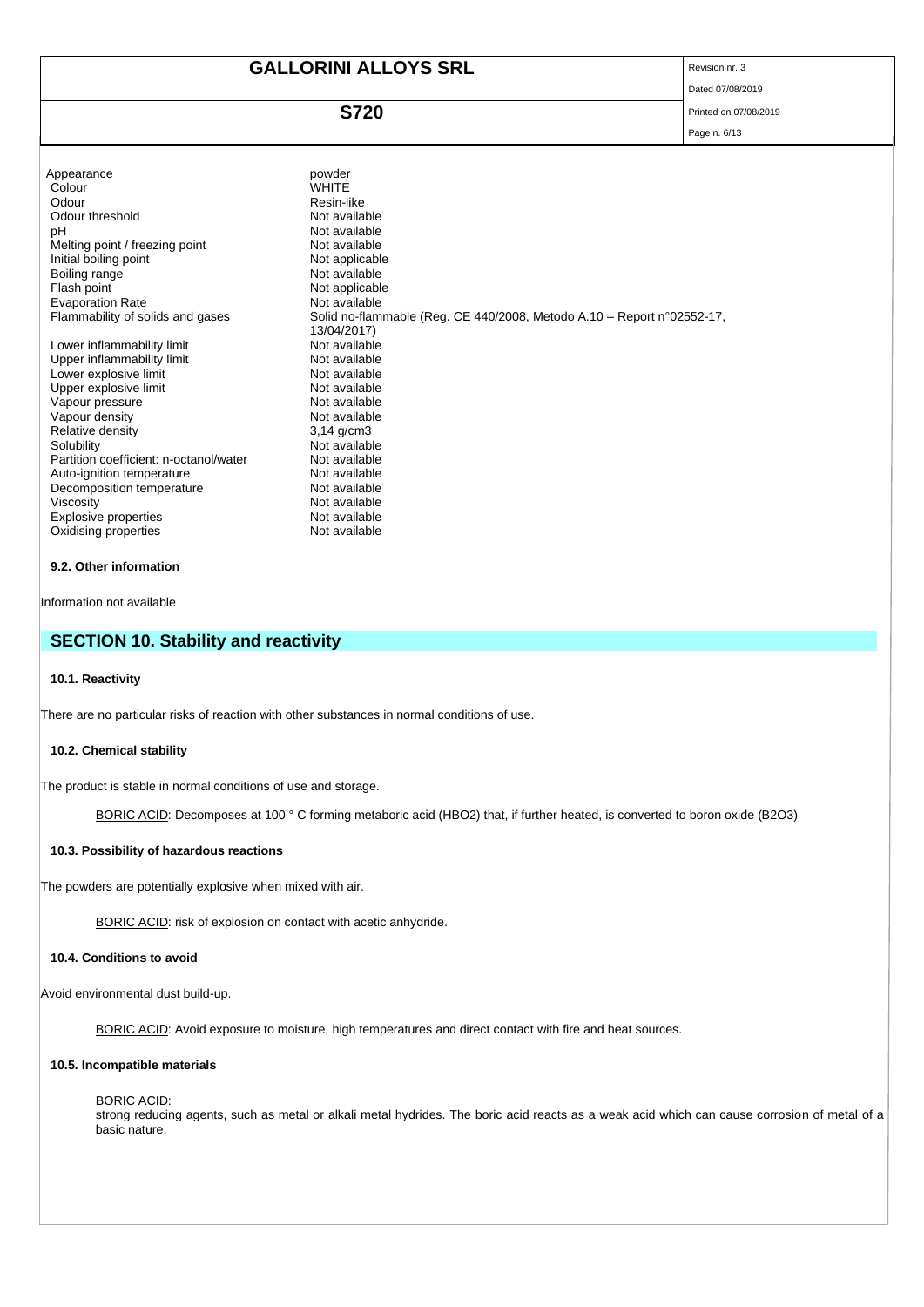| <b>GALLORINI ALLOYS SRL</b>                                                                                                                                                                                                                                                                                                                                                                                                                                                                                                       | Revision nr. 3<br>Dated 07/08/2019 |
|-----------------------------------------------------------------------------------------------------------------------------------------------------------------------------------------------------------------------------------------------------------------------------------------------------------------------------------------------------------------------------------------------------------------------------------------------------------------------------------------------------------------------------------|------------------------------------|
| <b>S720</b>                                                                                                                                                                                                                                                                                                                                                                                                                                                                                                                       | Printed on 07/08/2019              |
|                                                                                                                                                                                                                                                                                                                                                                                                                                                                                                                                   |                                    |
|                                                                                                                                                                                                                                                                                                                                                                                                                                                                                                                                   | Page n. 7/13                       |
|                                                                                                                                                                                                                                                                                                                                                                                                                                                                                                                                   |                                    |
| 10.6. Hazardous decomposition products                                                                                                                                                                                                                                                                                                                                                                                                                                                                                            |                                    |
| <b>SECTION 11. Toxicological information</b>                                                                                                                                                                                                                                                                                                                                                                                                                                                                                      |                                    |
| In the absence of experimental data for the product itself, health hazards are evaluated according to the properties of the substances it contains, using<br>the criteria specified in the applicable regulation for classification.<br>It is therefore necessary to take into account the concentration of the individual hazardous substances indicated in section 3, to evaluate the toxicological<br>effects of exposure to the product.<br>11.1. Information on toxicological effects                                        |                                    |
| ACUTE TOXICITY<br>LC50 (Inhalation - vapours) of the mixture: LC50 (Inhalation - vapours) of the mixture:<br>Not classified (no significant component)<br>LC50 (Inhalation - mists / powders) of the mixture:LC50 (Inhalation - mists / powders) of the mixture:<br>Not classified (no significant component)<br>LD50 (Oral) of the mixture: LD50 (Oral) of the mixture:<br>Not classified (no significant component)<br>LD50 (Dermal) of the mixture: LD50 (Dermal) of the mixture:<br>Not classified (no significant component) |                                    |
| <b>BORIC ACID</b><br>LD50 (Oral) > 2660 mg/kg Rat (OECD TG 401)<br>LD50 (Dermal) > 2000 mg/kg Rabbit (FIFRA (40 CFR 163))<br>LC50 (Inhalation) > 2,03 mg/l/4h Rat/aerosol (OECD TG 403)                                                                                                                                                                                                                                                                                                                                           |                                    |
| <u>SKIN CORROSION / IRRITATION</u><br>Does not meet the classification criteria for this hazard class                                                                                                                                                                                                                                                                                                                                                                                                                             |                                    |
| <u>SERIOUS EYE DAMAGE / IRRITATION</u><br>Does not meet the classification criteria for this hazard class                                                                                                                                                                                                                                                                                                                                                                                                                         |                                    |
| RESPIRATORY OR SKIN SENSITISATION<br>Does not meet the classification criteria for this hazard class                                                                                                                                                                                                                                                                                                                                                                                                                              |                                    |
| <u>GERM CELL MUTAGENICITY</u><br>Does not meet the classification criteria for this hazard class                                                                                                                                                                                                                                                                                                                                                                                                                                  |                                    |
| CARCINOGENICITY<br>Does not meet the classification criteria for this hazard class                                                                                                                                                                                                                                                                                                                                                                                                                                                |                                    |
| <u>REPRODUCTIVE TOXICITY</u><br>May damage the unborn child - Suspected of damaging fertilityMay damage the unborn child - Suspected of damaging fertility                                                                                                                                                                                                                                                                                                                                                                        |                                    |
| <b>BORIC ACID</b><br>Adverse effects on sexual function and fertility<br>Method: three-generation study (similar to OECD 416)                                                                                                                                                                                                                                                                                                                                                                                                     |                                    |

Species: rat Doses: 0, 34 (5.9), 100 (17.5) and 336 (58.5) mg boric acid (mg B)/kg bw/day Route of administration: oral feed Results: NOAEL (male) : 100 mg/kg bw boric acid equivalent to 17.5 mg B/kg bw

*Adverse effects on development of the offspring* Method: OECD Guideline 414 (Prenatal Developmental Toxicity Study) Species: rat Doses:19 (3.3), 36 (6.3), 55(9.6), 76 (13.3) and 143 (25) mg boric acid (mg B)/kg bw Route of administration: oral feed Results: NOAEL : 55 mg/kg bw/day or 9.6 mg/kg bw/day (a reduction in the mean foetal bodyweight per litter and skeletal changes)

DISODIUM OCTABORATE TETRAHYDRATE (Source: SDS supplier)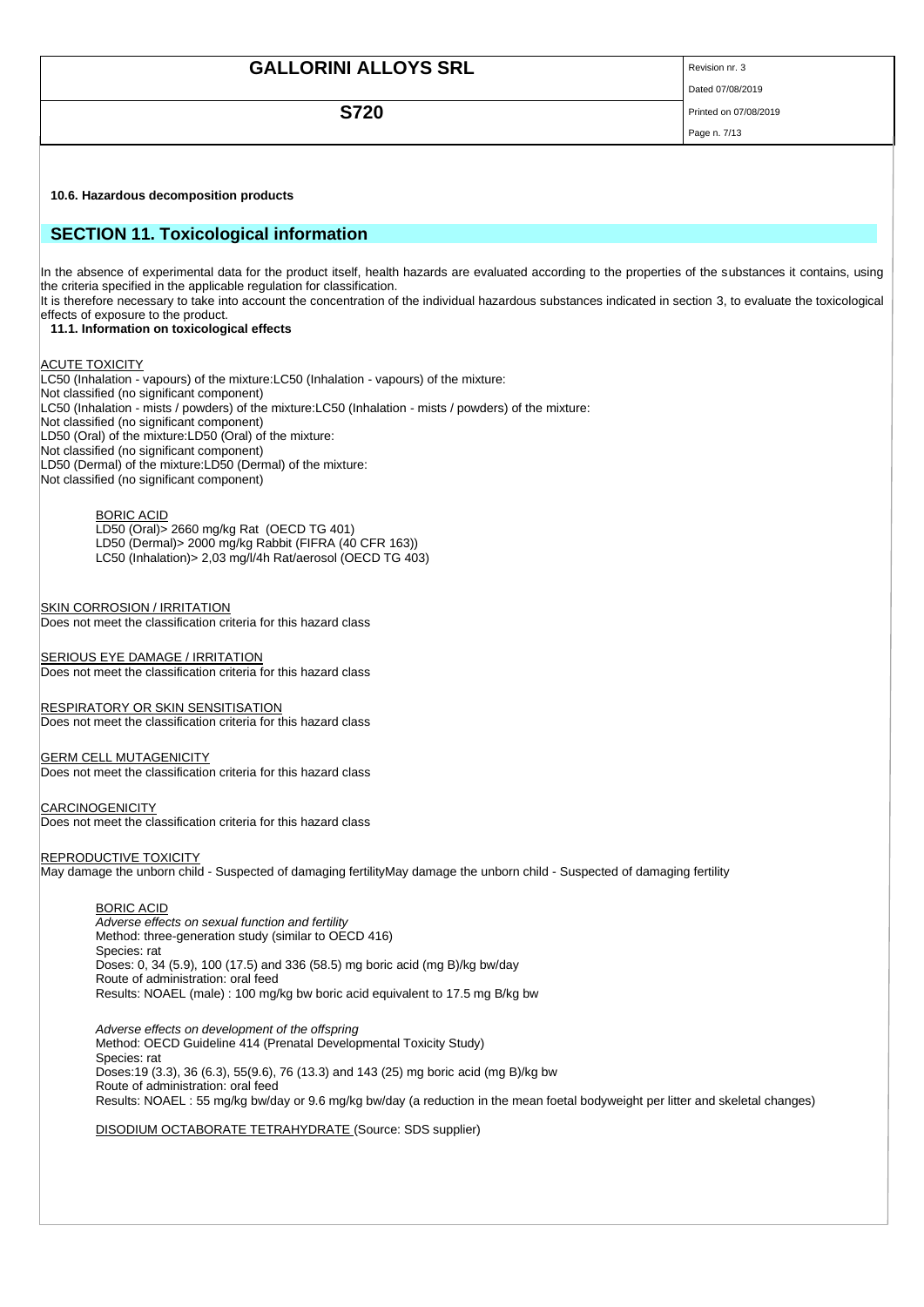| <b>GALLORINI ALLOYS SRL</b><br>Revision nr. 3 |                       |
|-----------------------------------------------|-----------------------|
|                                               | Dated 07/08/2019      |
| <b>S720</b>                                   | Printed on 07/08/2019 |
|                                               | Page n. 8/13          |

Studies on the administration at high doses in rats, mice and dogs have shown adverse hematologic effects and the primary target organ of toxicity of boron are the testicles. At high doses in rats, mice and rabbits have shown effects on the developing fetus, including fetal weight loss and minor skeletal variations studies. The doses administered were much higher than those which are normally exposed humans.

The tests of exposure to 50 and 155 mg Borax decahydrate / kg body weight (equivalent to 5.9 and 17.5 mg B / kg body weight) made on 3 generations of Sprague-Dawley rats showed no adverse effects on fertility, lactation, litter size, weight of the unborn or other abnormalities. NOAEL (No Observed Adverse Effect Level) for fertility (male rat): 17.5 mg B / kg / day.

The rats exposed to doses of 518 mg Borax decahydrate / kg body weight (equivalent to 58.5 mg B / kg body weight) were sterile.

The examination of the ovaries in female rats exposed to 58.5 mg B / kg body weight has detected ovulation decreased in most of the examined ovaries. None of the females exposed to high doses has generated puppies after mating with males in the control group.

LOAEL (Lowest Observed Adverse Effect Level) for fertility (female / male rat): 58.5 mg B / kg body weight / day.

The group of male rats and high-dose females (58.5 mg B / kg body weight) showed clinical signs of toxicity such as sleeping rough, scaly tail, respiratory distress and inflamed eyelids.

Based on the data obtained from this study it concluded that exposure of rats at levels up to 17.5 mg B / kg body weight does not cause adverse reproductive effects.

Population studies of humans with a high exposure to boron, did not show any adverse effect on the developing fetus.

**STOT - SINGLE EXPOSURE** 

Does not meet the classification criteria for this hazard class

## STOT - REPEATED EXPOSURE

Does not meet the classification criteria for this hazard class

#### ASPIRATION HAZARD

Does not meet the classification criteria for this hazard class

# **SECTION 12. Ecological information**

This product is dangerous for the environment and highly toxic for aquatic organisms. In the long term, it have negative effects on aquatic environment.

# **12.1. Toxicity**

| <b>BORIC ACID</b>                                          |                                                                                                                               |
|------------------------------------------------------------|-------------------------------------------------------------------------------------------------------------------------------|
| LC50 - for Fish                                            | 79,7 mg/l/96h Pimephales promelas (ASTM E729-95)                                                                              |
| EC50 - for Crustacea                                       | 109 mg/l/48h Ceriodaphnia dubia (ASTM E729-95)                                                                                |
| EC50 - for Algae / Aguatic Plants<br>Chronic NOEC for Fish | 40.2 mg/l/72h Pseudokirchneriella subcapitata (OECD Guideline 201)<br>$<$ 44.5 mg/l/ 32 d Pimephales promelas (ASTM E1241-05) |
| Chronic NOEC for Crustacea                                 | 10.8 mg/l/21 d Daphnia magna (OECD Guideline 211)                                                                             |
| Chronic NOEC for Algae / Aguatic Plants                    | 17,5 mg/l/72h Pseudokirchneriella subcapitata (OECD Guideline 201)                                                            |

## **12.2. Persistence and degradability**

| <b>BORIC ACID</b>                      |                                                  |
|----------------------------------------|--------------------------------------------------|
| Solubility in water                    | a 20°C (EU Method A.6) mg/l                      |
| Partition coefficient: n-octanol/water | $-1.09$ Log Kow a 22 $\degree$ C (EU Method A.8) |

## **12.3. Bioaccumulative potential**

## **BORIC ACID**

Boron accumulates in terrestrial and aquatic plants. The BSAF values (A Biota / Sediment Accumulation Factor) derived from tests on the soil are generally <100.

# **12.4. Mobility in soil**

## **BORIC ACID**

Boric acid is soluble in water and is dispersed through the ground.

## **12.5. Results of PBT and vPvB assessment**

On the basis of available data, the product does not contain any PBT or vPvB in percentage greater than 0,1%.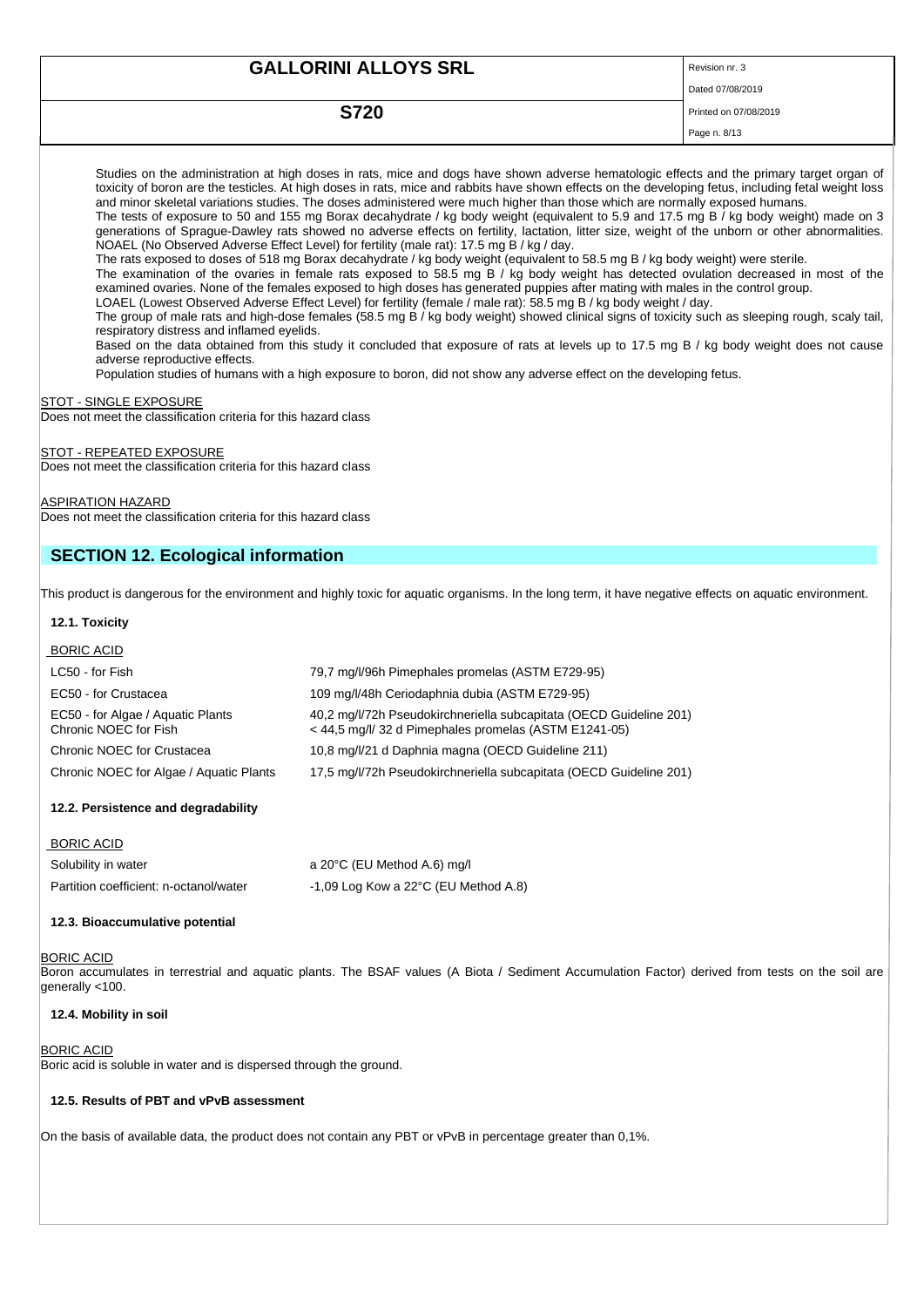| <b>GALLORINI ALLOYS SRL</b> | Revision nr. 3        |
|-----------------------------|-----------------------|
|                             | Dated 07/08/2019      |
| <b>S720</b>                 | Printed on 07/08/2019 |
|                             | Page n. 9/13          |

## **12.6. Other adverse effects**

Information not available

# **SECTION 13. Disposal considerations**

#### **13.1. Waste treatment methods**

Reuse, when possible. Product residues should be considered special hazardous waste. The hazard level of waste containing this product should be evaluated according to applicable regulations.

Disposal must be performed through an authorised waste management firm, in compliance with national and local regulations.

Waste transportation may be subject to ADR restrictions.

CONTAMINATED PACKAGING

Contaminated packaging must be recovered or disposed of in compliance with national waste management regulations.

# **SECTION 14. Transport information**

The Product is not classified as a flammable solid on the basis of tests conducted according to the method A. 10 of the EC Reg. 440/2008, conducted on 2017.04.13.

# **14.1. UN number**

| ADR / RID. IMDG. IATA: | The Product is not classified as HAZARDOUS<br><b>SUBSTANCE</b> |
|------------------------|----------------------------------------------------------------|
| ADR / RID:             | The Product is not classified as HAZARDOUS SUBSTANCE           |
| IMDG:                  | The Product is not classified as HAZARDOUS SUBSTANCE.          |
| IATA·                  | The Product is not classified as HAZARDOUS SUBSTANCE           |

# **14.2. UN proper shipping name**

| ADR / RID: | Not Applicable |
|------------|----------------|
| IMDG:      | Not Applicable |
| IATA:      | Not Applicable |

#### **14.3. Transport hazard class(es)**

| ADR / RID: | Not Applicable | Not Applicable |
|------------|----------------|----------------|
| IMDG:      | Not Applicable | Not Applicable |
| IATA:      | Not Applicable | Not Applicable |

## **14.4. Packing group**

ADR / RID, IMDG, IATA: Not Applicable

# **14.5. Environmental hazards**

| ADR / RID: | Not Applicable |
|------------|----------------|
| IMDG:      | Not Applicable |
| IATA:      | Not Applicable |

#### **14.6. Special precautions for user**

Special Provision: -

ADR / RID: HIN - Kemler: Not Applicable Limited Quantities: Not Applicable

Tunnel restriction code: Not Applicable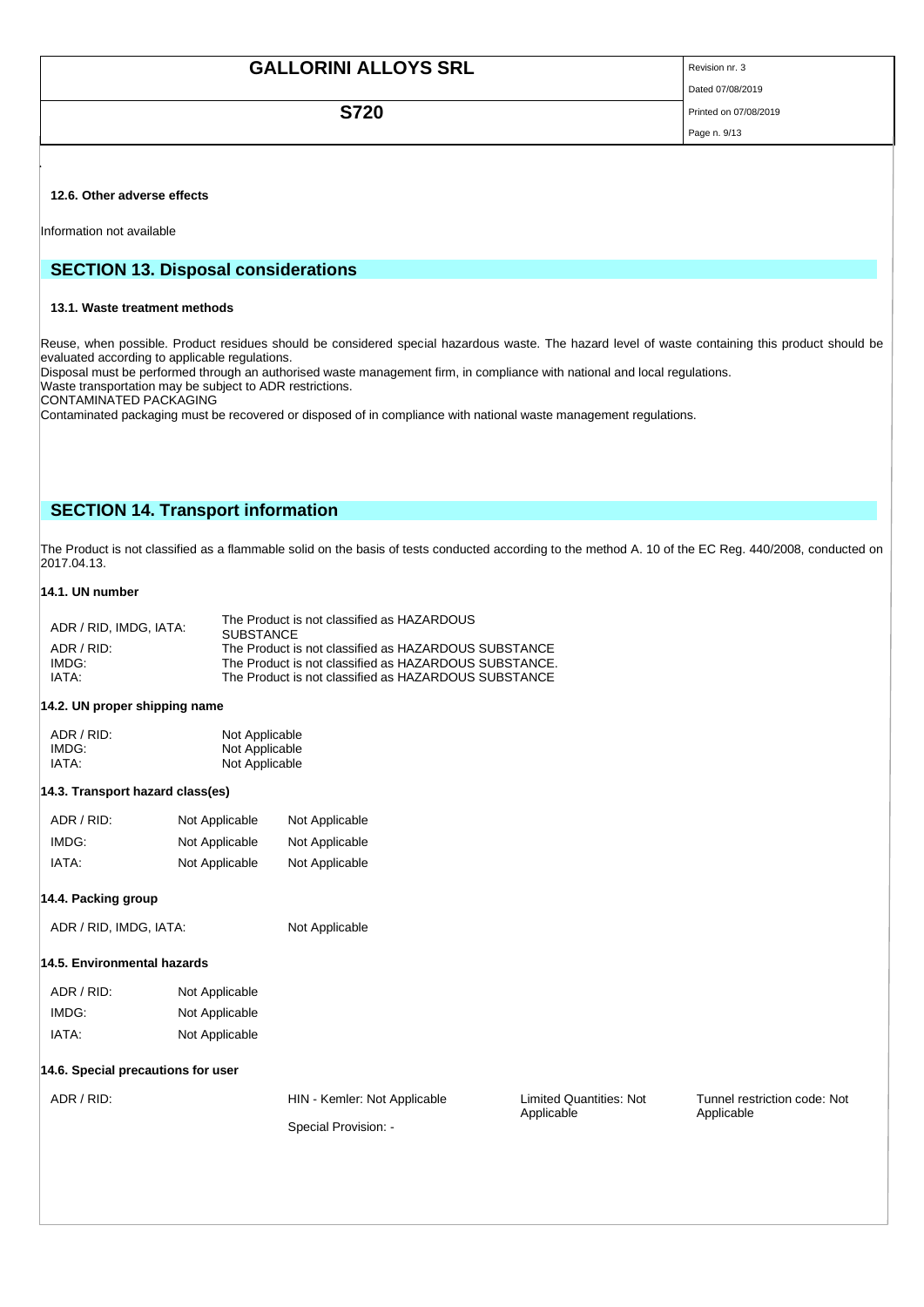|       | <b>GALLORINI ALLOYS SRL</b> |                                       | Revision nr. 3            |
|-------|-----------------------------|---------------------------------------|---------------------------|
|       |                             |                                       | Dated 07/08/2019          |
|       | <b>S720</b>                 |                                       | Printed on 07/08/2019     |
|       |                             |                                       | Page n. 10/13             |
|       |                             |                                       |                           |
| IMDG: | <b>EMS Not Applicable</b>   | Limited Quantities: Not<br>Applicable |                           |
| IATA: | Cargo:                      | Maximum quantity: Not<br>Applicable   | Packaging instructions -  |
|       | Pass.:                      | Maximum quantity: Not                 | Packaging instructions: - |
|       | Special Instructions:       | Applicable<br>Not Applicable          |                           |

# **14.7. Transport in bulk according to Annex II of Marpol and the IBC Code**

Information not relevant

# **SECTION 15. Regulatory information**

**15.1. Safety, health and environmental regulations/legislation specific for the substance or mixture**

Not Applicable

Restrictions relating to the product or contained substances pursuant to Annex XVII to EC Regulation 1907/2006

Contained substance

#### **30.** Substances which appear in Part 3 of Annex VI to Regulation (EC) No 1272/2008 classified as toxic to reproduction category 1A or 1B (Table 3.1) or toxic to reproduction category 1 or 2 (Table 3.2) and listed as follows: — Reproductive toxicant category 1A adverse effects on sexual function and fertility or on development (Table 3.1) or reproductive toxicant category 1 with R60 (May impair fertility) or R61 (May cause harm to the unborn child) (Table 3.2) listed in Appendix 5 — Reproductive toxicant category 1B adverse effects on sexual function and fertility or on development (Table 3.1) or reproductive toxicant category 2 with R60 (May impair fertility) or R61 (May cause harm to the unborn child) (Table 3.2) listed in Appendix 6

# Point **30 BORIC ACID Reg. no.: 01-2119486683-25-0027**

Without prejudice to the other parts of this Annex the following shall apply to entries 28 to 30: 1. Shall not be placed on the market, or used,

- as substances,
	- as constituents of other substances, or,
	- in mixtures,

for supply to the general public when the individual concentration in the substance or mixture is equal to or greater than:

- either the relevant specific concentration limit specified in Part 3 of Annex VI to
- Regulation (EC) No 1272/2008, or,
- the relevant generic concentration limit specified in Part 3 of Annex I of Regulation (EC) No 1272/2008.

Without prejudice to the implementation of other Community provisions relating to the classification, packaging and labelling of substances and mixtures, suppliers shall ensure before the placing on the market that the packaging of such substances and mixtures is marked visibly, legibly and indelibly as follows: '*Restricted to professional users'*.

2. By way of derogation, paragraph 1 shall not apply to:

- (a) medicinal or veterinary products as defined by Directive 2001/82/EC and Directive 2001/83/EC;
- (b) cosmetic products as defined by Directive 76/768/ EEC; (b) cosmetic products as defined by Di<br>(c) the following fuels and oil products:
- 
- motor fuels which are covered by Directive 98/ 70/EC, — mineral oil products intended for use as fuel in mobile or fixed combustion plants,
- fuels sold in closed systems (e.g. liquid gas bottles);
- (d) artists' paints covered by Regulation (EC) No 1272/2008;<br>(e) the substances listed in Appendix 11, column 1, for the article
- the substances listed in Appendix 11, column 1, for the applications or uses listed in Appendix 11, column 2. Where a date is specified in column 2 of Appendix 11, the derogation shall apply until the said date.

Substances in Candidate List (Art. 59 REACH)

**BORIC ACID (**Reg. no.: 01-2119486683-25-0027)

Substances subject to authorisarion (Annex XIV REACH)

None

Substances subject to exportation reporting pursuant to (EC) Reg. 649/2012: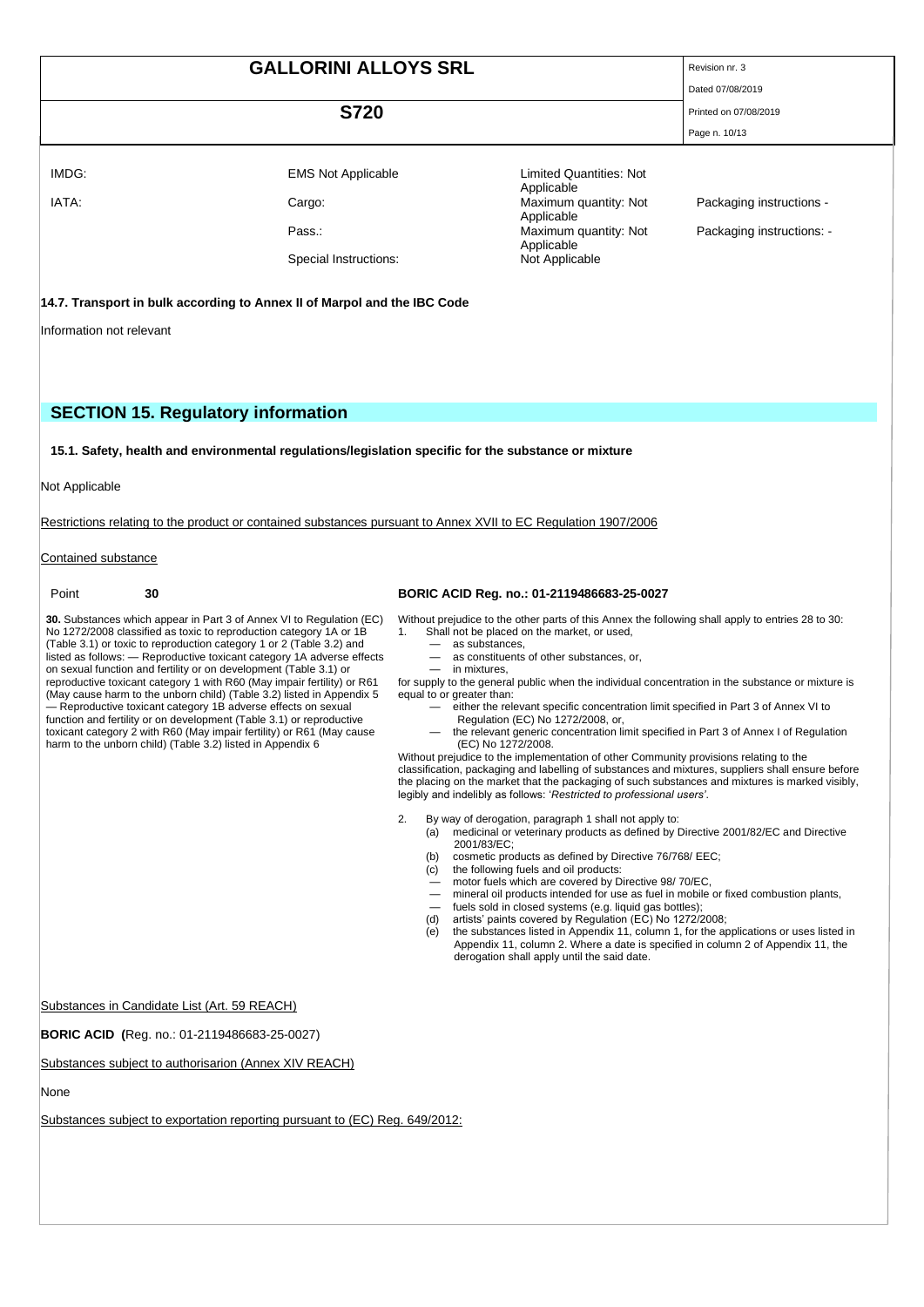| <b>GALLORINI ALLOYS SRL</b> | Revision nr. 3        |
|-----------------------------|-----------------------|
|                             | Dated 07/08/2019      |
| <b>S720</b>                 | Printed on 07/08/2019 |
|                             | Page n. 11/13         |

None

Substances subject to the Rotterdam Convention:

None

Substances subject to the Stockholm Convention:

None

# Healthcare controls

Workers exposed to this chemical agent must not undergo health checks, provided that available risk-assessment data prove that the risks related to the workers' health and safety are modest and that the 98/24/EC directive is respected.

# **15.2. Chemical safety assessment**

A chemical safety assessment has been performed for the following contained substances:

• *BORIC ACID*

# **SECTION 16. Other information**

Text of hazard (H) indications mentioned in section 2-3 of the sheet:

**Repr. 1B** Reproductive toxicity, category 1B

**H360Df** May damage the unborn child. Suspected of damaging fertility. **H360FD** May damage fertility. May damage the unborn child.

LEGEND:

- ADR: European Agreement concerning the carriage of Dangerous goods by Road
- CAS NUMBER: Chemical Abstract Service Number
- CE50: Effective concentration (required to induce a 50% effect)
- CE NUMBER: Identifier in ESIS (European archive of existing substances)
- CLP: EC Regulation 1272/2008
- DNEL: Derived No Effect Level
- EmS: Emergency Schedule
- GHS: Globally Harmonized System of classification and labeling of chemicals
- IATA DGR: International Air Transport Association Dangerous Goods Regulation
- IC50: Immobilization Concentration 50%
- IMDG: International Maritime Code for dangerous goods
- IMO: International Maritime Organization
- INDEX NUMBER: Identifier in Annex VI of CLP LC50: Lethal Concentration 50%
- LD50: Lethal dose 50%
- OEL: Occupational Exposure Level
- PBT: Persistent bioaccumulative and toxic as REACH Regulation
- PEC: Predicted environmental Concentration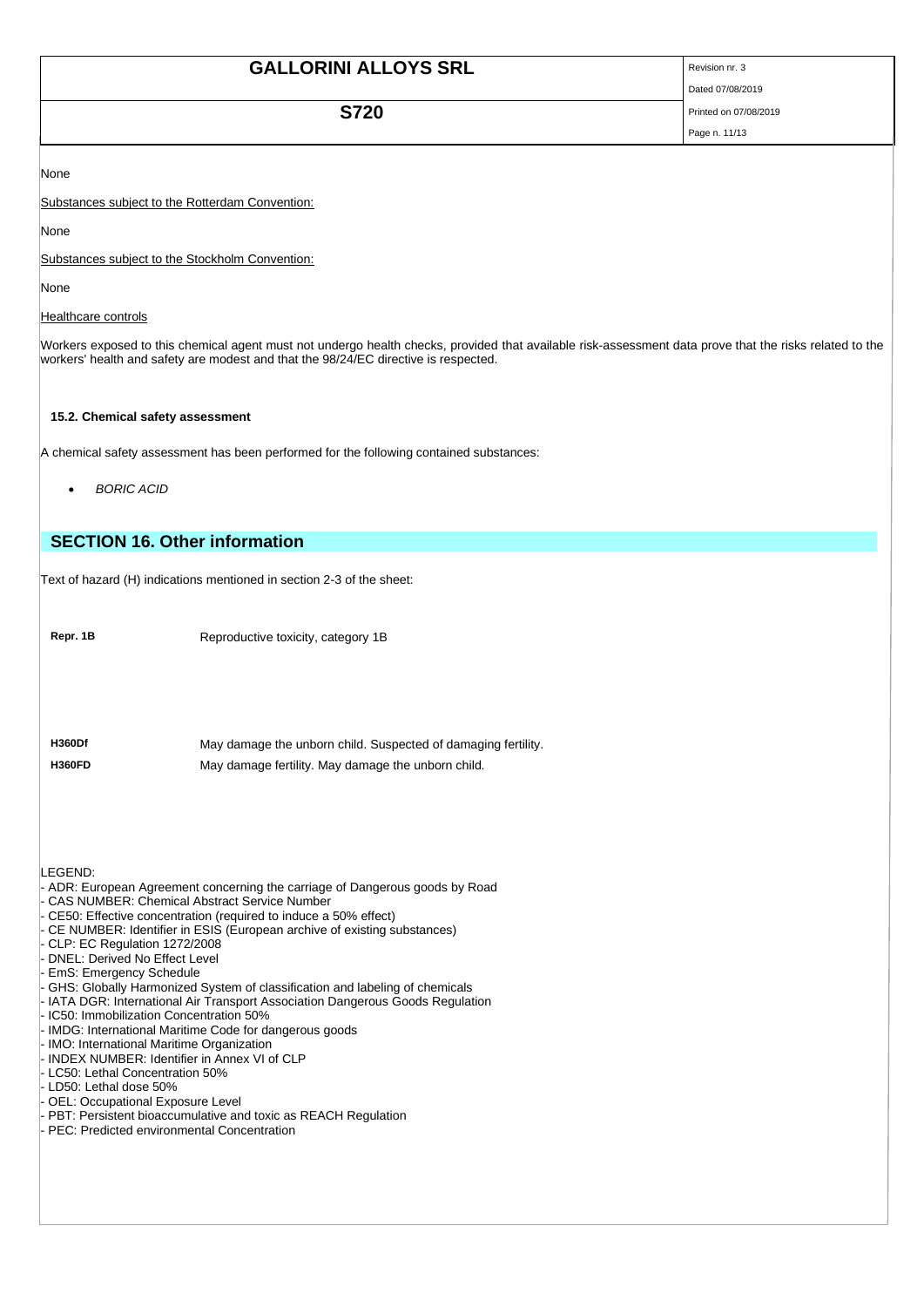| <b>GALLORINI ALLOYS SRL</b>                                                                                                                                                                                                                                                                                                                                                                                                                                                                                                                                                                                                                                                                                                                                                                                                                                                                                                                                                                                                                                                                                                                                                                                                                  |                                 | Revision nr. 3        |
|----------------------------------------------------------------------------------------------------------------------------------------------------------------------------------------------------------------------------------------------------------------------------------------------------------------------------------------------------------------------------------------------------------------------------------------------------------------------------------------------------------------------------------------------------------------------------------------------------------------------------------------------------------------------------------------------------------------------------------------------------------------------------------------------------------------------------------------------------------------------------------------------------------------------------------------------------------------------------------------------------------------------------------------------------------------------------------------------------------------------------------------------------------------------------------------------------------------------------------------------|---------------------------------|-----------------------|
|                                                                                                                                                                                                                                                                                                                                                                                                                                                                                                                                                                                                                                                                                                                                                                                                                                                                                                                                                                                                                                                                                                                                                                                                                                              |                                 | Dated 07/08/2019      |
| <b>S720</b>                                                                                                                                                                                                                                                                                                                                                                                                                                                                                                                                                                                                                                                                                                                                                                                                                                                                                                                                                                                                                                                                                                                                                                                                                                  |                                 | Printed on 07/08/2019 |
|                                                                                                                                                                                                                                                                                                                                                                                                                                                                                                                                                                                                                                                                                                                                                                                                                                                                                                                                                                                                                                                                                                                                                                                                                                              |                                 | Page n. 12/13         |
| PEL: Predicted exposure level<br>PNEC: Predicted no effect concentration<br>REACH: EC Regulation 1907/2006<br>RID: Regulation concerning the international transport of dangerous goods by train<br>TLV: Threshold Limit Value<br>TLV CEILING: Concentration that should not be exceeded during any time of occupational exposure.<br>- TWA STEL: Short-term exposure limit<br>- TWA: Time-weighted average exposure limit<br>- VOC: Volatile organic Compounds<br>- vPvB: Very Persistent and very Bioaccumulative as for REACH Regulation<br>WGK: Water hazard classes (German).                                                                                                                                                                                                                                                                                                                                                                                                                                                                                                                                                                                                                                                           |                                 |                       |
| Classification according to Regulation (EC) Nr. 1272/2008                                                                                                                                                                                                                                                                                                                                                                                                                                                                                                                                                                                                                                                                                                                                                                                                                                                                                                                                                                                                                                                                                                                                                                                    | <b>Classification procedure</b> |                       |
| Reproductive toxicity, category 1B, H360Df - May damage the unborn child.<br>Suspected of damaging fertility.                                                                                                                                                                                                                                                                                                                                                                                                                                                                                                                                                                                                                                                                                                                                                                                                                                                                                                                                                                                                                                                                                                                                | Calculation method.             |                       |
| Hazardous to the aquatic environment, acute toxicity, category 1, H400 - Very toxic<br>to aquatic life.                                                                                                                                                                                                                                                                                                                                                                                                                                                                                                                                                                                                                                                                                                                                                                                                                                                                                                                                                                                                                                                                                                                                      | Calculation method.             |                       |
| Hazardous to the aquatic environment, chronic toxicity, category 1, H410 - Very<br>toxic to aquatic life with long lasting effects.                                                                                                                                                                                                                                                                                                                                                                                                                                                                                                                                                                                                                                                                                                                                                                                                                                                                                                                                                                                                                                                                                                          | Calculation method.             |                       |
| <b>GENERAL BIBLIOGRAPHY</b><br>1. Regulation (EU) 1907/2006 (REACH) of the European Parliament<br>2. Regulation (EC) 1272/2008 (CLP) of the European Parliament<br>3. Regulation (EU) 790/2009 (I Atp. CLP) of the European Parliament<br>4. Regulation (EU) 2015/830 of the European Parliament<br>5. Regulation (EU) 286/2011 (II Atp. CLP) of the European Parliament<br>6. Regulation (EU) 618/2012 (III Atp. CLP) of the European Parliament<br>7. Regulation (EU) 487/2013 (IV Atp. CLP) of the European Parliament<br>8. Regulation (EU) 944/2013 (V Atp. CLP) of the European Parliament<br>9. Regulation (EU) 605/2014 (VI Atp. CLP) of the European Parliament<br>10. Regulation (EU) 2015/1221 (VII Atp. CLP) of the European Parliament<br>11. Regulation (EU) 2016/918 (VIII Atp. CLP) of the European Parliament<br>- The Merck Index. - 10th Edition<br>- Handling Chemical Safety<br>- INRS - Fiche Toxicologique (toxicological sheet)<br>Patty - Industrial Hygiene and Toxicology<br>N.I. Sax - Dangerous properties of Industrial Materials-7, 1989 Edition<br>- IFA GESTIS website<br><b>ECHA</b> website<br>- Database of SDS models for chemicals - Ministry of Health and ISS (Istituto Superiore di Sanità) - Italy |                                 |                       |
| Note for the recipient of the Safety Data Sheet (SDS):                                                                                                                                                                                                                                                                                                                                                                                                                                                                                                                                                                                                                                                                                                                                                                                                                                                                                                                                                                                                                                                                                                                                                                                       |                                 |                       |
| This SDS was authored by Flashpoint S.r.l. on the basis of:                                                                                                                                                                                                                                                                                                                                                                                                                                                                                                                                                                                                                                                                                                                                                                                                                                                                                                                                                                                                                                                                                                                                                                                  |                                 |                       |
| the provisions contained in EC Regulation no.1907/2006 (REACH), and in particular Article 31 and Annex II of the Regulation, and its subsequent<br>a)<br>amendments, and                                                                                                                                                                                                                                                                                                                                                                                                                                                                                                                                                                                                                                                                                                                                                                                                                                                                                                                                                                                                                                                                     |                                 |                       |

- b) information provided by the "Supplier" identified in Section 1 of this SDS and in particular the data necessary to:
	- i) identify the substance (mono-constituent, multi-constituent or UVCB) or the mixture;
	- ii) describe the physical and chemical properties (Section 9),
	- iii) describe the toxicological properties (Section 11)
	- iv) describe the eco-toxicological properties (Section 12), and
	- v) appropriately characterize the other sections of the SDS.

Considering that the "data search" in scientific literature and testing for the evaluation of the properties for the substance or the mixture are under the responsibility of the Supplier, Flashpoint S.r.l. assumes no responsibility concerning reliability and completeness of the information referred to the above mentioned point b) in authoring this SDS.

The recipient of this SDS shall make sure of reading and understanding the information included by all people who handle, store, use, or otherwise come into contact in any way with the substance or mixture to which this SDS is referred to. In particular, the recipient shall provide adequate training to the personnel for the use of hazardous substances and/or mixtures. The recipient shall verify the suitability and completeness of the provided information according to the specific use of the substance or mixture.